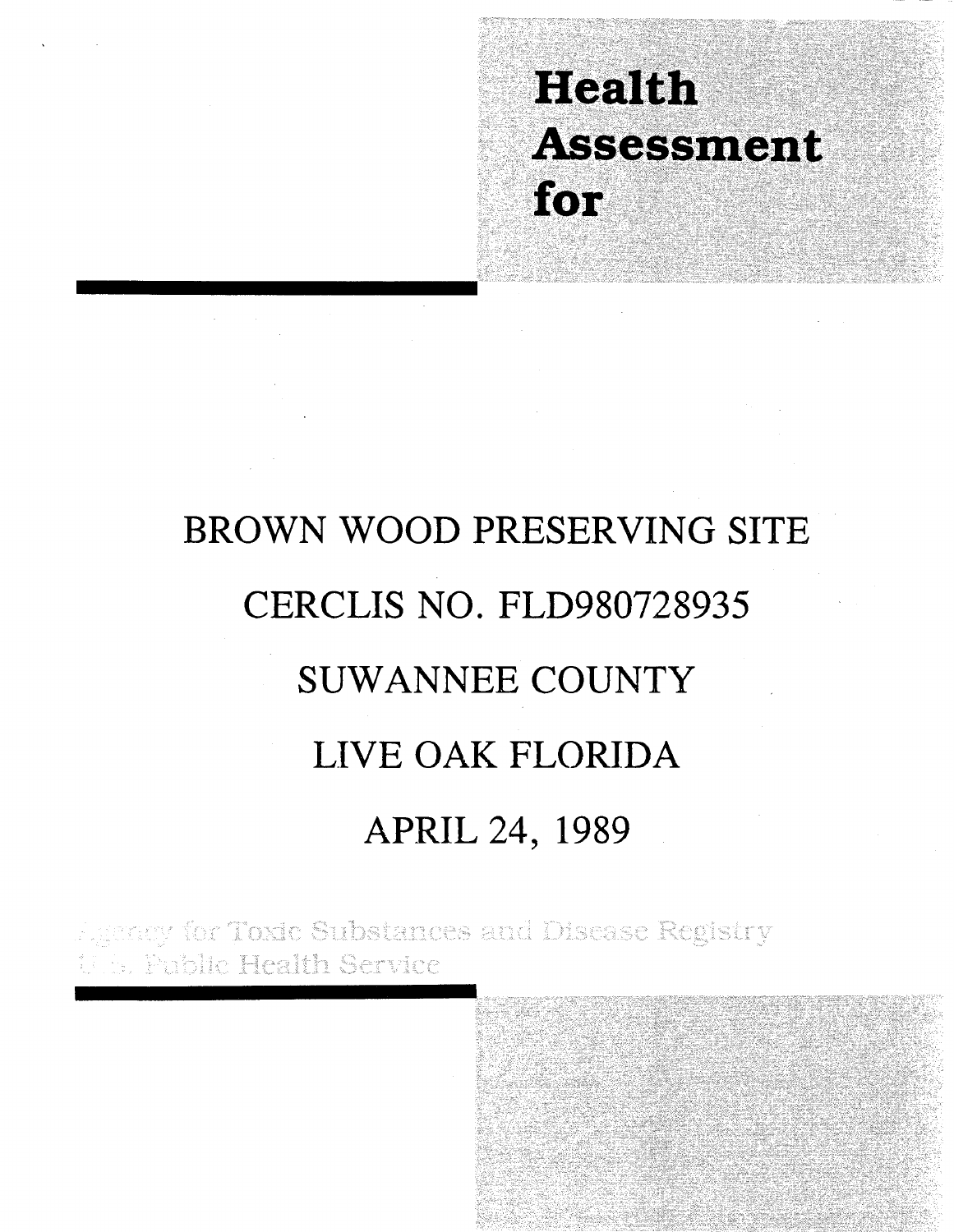# THE ATSDR HEALTH ASSESSMENT: A NOTE OF EXPLANATION

Section  $104(i)$  (7) (A) of the Comprehensive Environmental Response, Compensation, and Liability Act of 1980 (CERCLA), as amended, states " ... the term 'health assessment' shall include preliminary assessments of potentials risks to human health posed by individual sites and facilities, based on such factors as the nature and extent of contamination, the existence of potential pathways of human exposure (including ground or surface water contamination, air emissions, and food chain contamination), the size and potential susceptibility of the community within the likely pathways of exposure, the comparison of expected human exposure levels to the short-term and long-term health effects associated with identified hazardous substances and any available recommended exposure or tolerance limits for such hazardous substances, and the comparision of existing morbidity and mortality data on diseases that may be associated with the observed levels of 'exposure. The Administrator of ATSDR shall use appropriate data, risk assessments, risk evaluations and studies available from the Administrator of EPA."

In accordance with the CERCLA section cited, this Health Assessment has been conducted. Additional health assessments may be conducted for this site as more information becomes available to ATSDR.

 $\label{eq:2.1} \frac{1}{2} \int_{\mathbb{R}^3} \frac{1}{2} \int_{\mathbb{R}^3} \frac{1}{2} \int_{\mathbb{R}^3} \frac{1}{2} \int_{\mathbb{R}^3} \frac{1}{2} \int_{\mathbb{R}^3} \frac{1}{2} \int_{\mathbb{R}^3} \frac{1}{2} \int_{\mathbb{R}^3} \frac{1}{2} \int_{\mathbb{R}^3} \frac{1}{2} \int_{\mathbb{R}^3} \frac{1}{2} \int_{\mathbb{R}^3} \frac{1}{2} \int_{\mathbb{R}^3} \frac$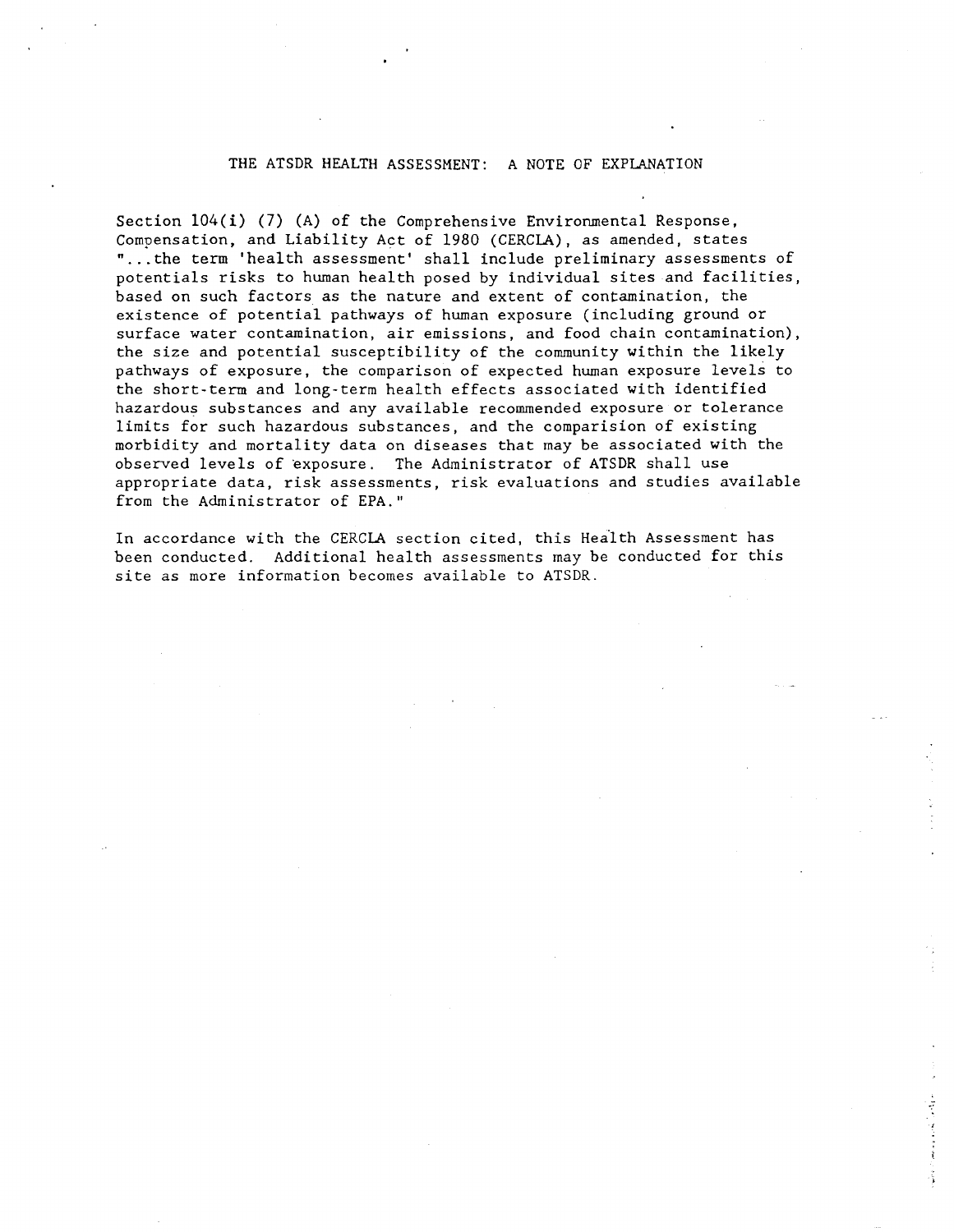# HEALTH ASSESSMENT BROWN WOOD PRESERVING SITE LIVE OAK, SUWANNEE COUNTY, FLORIDA

•

Prepared by: State Health Office Florida Department of Health and Rehabilitative Services

Prepared for: Agency for Toxic Substances and Disease Registry (ATSDR)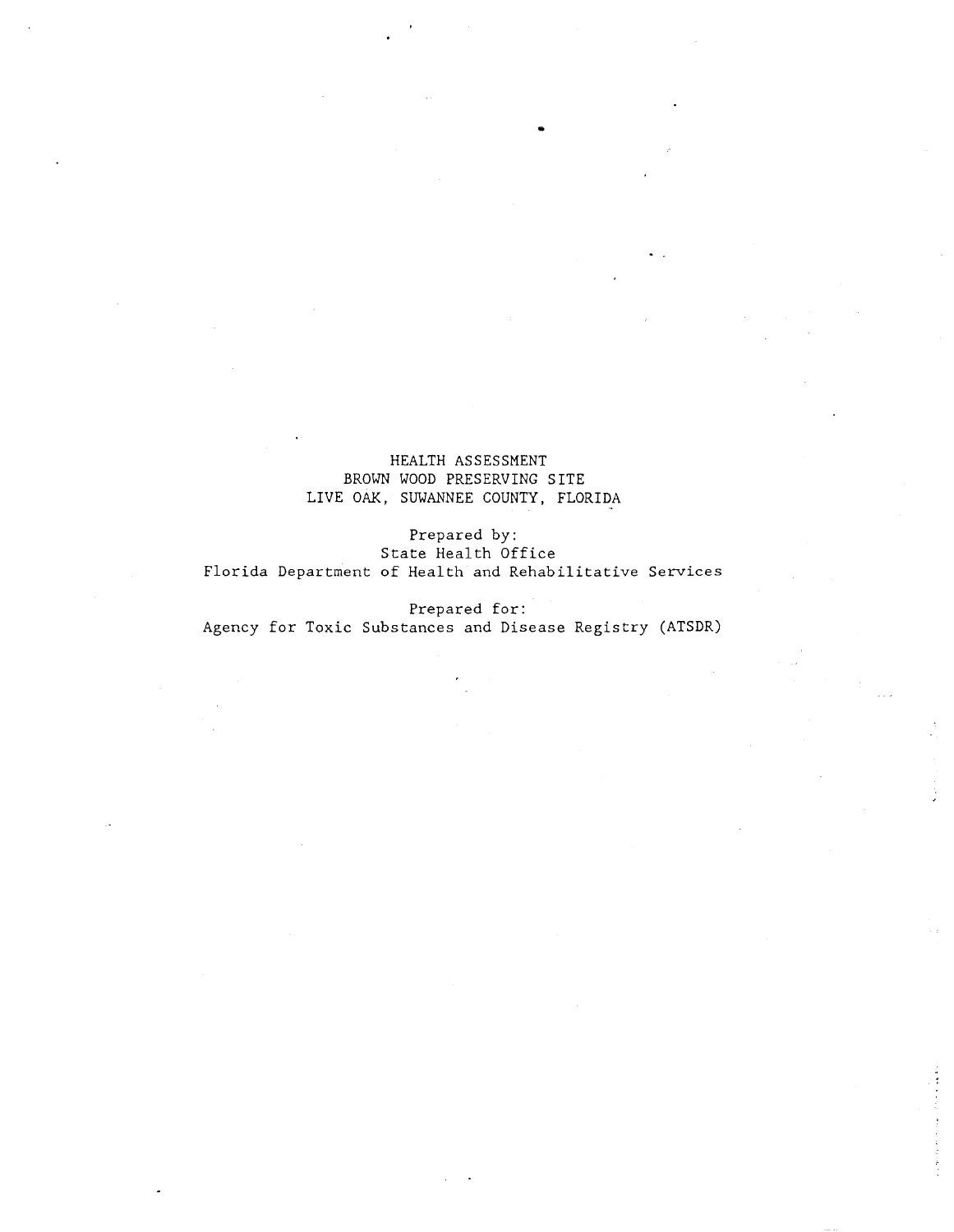#### SUMMARY

The Brown Wood preserving site is a National Priorities List (NPL) site located at the intersection of Saw Mill Road and Gold Kist Road, west of<br>the city of Live Oak, Suwannee County, Florida. Surface soil and surface the city of Live Oak, Suwannee County, Florida. water at the disposal lagoon area were contaminated with polynuclear aromatic hydrocarbons (PARs). Ground water was also tested for PARs with none found; however, analytical detection limits were greater than appropriate health-based guideline values. The site is located in an area of intermediate karst (sinkhole) development. This area of direct aquifer recharge is surrounded by residences using private potable wells. The exposures of concern for humans include dermal absorption and inhalation of dust from contaminated surface soil. Residents reside 100 feet northwest of the site and may constitute a susceptible population because of their proximity to contaminated soils.

#### BACKGROUND

# A. SITE DESCRIPTION

 $\epsilon$ 

The abandoned Brown Wood Preserving site covers 55 acres west of Live Oak, Florida. From 1946 to 1978, lumber was treated on-site with creosote and pentachlorophenol. Waste water containing creosote was discharged into an pentacniorophenoi. Waste water containing creosote was uischarged into a<br>open ditch where it flowed about 100 yards into a 5-acre unlined surface impoundment.

The areas surrounding the plant site are considered rural and light agricultural. A construction company and a saw mill were located to the east and west, respectively, of the site. Municipal wells for the city of Live Oak are located less than 2 miles to the east. Domestic potable water in the vicinity of the site is provided by wells into the Floridan<br>Aquifer. According to the Suwannee River Water Management District, two According to the Suwannee River Water Management District, two community wells at Wayne Frier's mobile home park and six other private wells are located within one-fourth mile of the site.

The Brown Wood Preserving site (see Figure #1) is located in a rural area and uses of surrounding areas include the following:

- 1. New residential houses are located 1/3 mile south of the site.
- 2. Hughes Boat Craft, Bass Auto Sales. and a paint and body shop are located across Gold Kist Road, which runs along the eastern boundary of the site.
- 3. A mobile home park (Wayne Frier's) is located northwest across Saw Mill Road and across a railroad from the site.
- 4. A private airport and a Suwannee County heavy machinery storage facility are located 1/4 mile west of the site.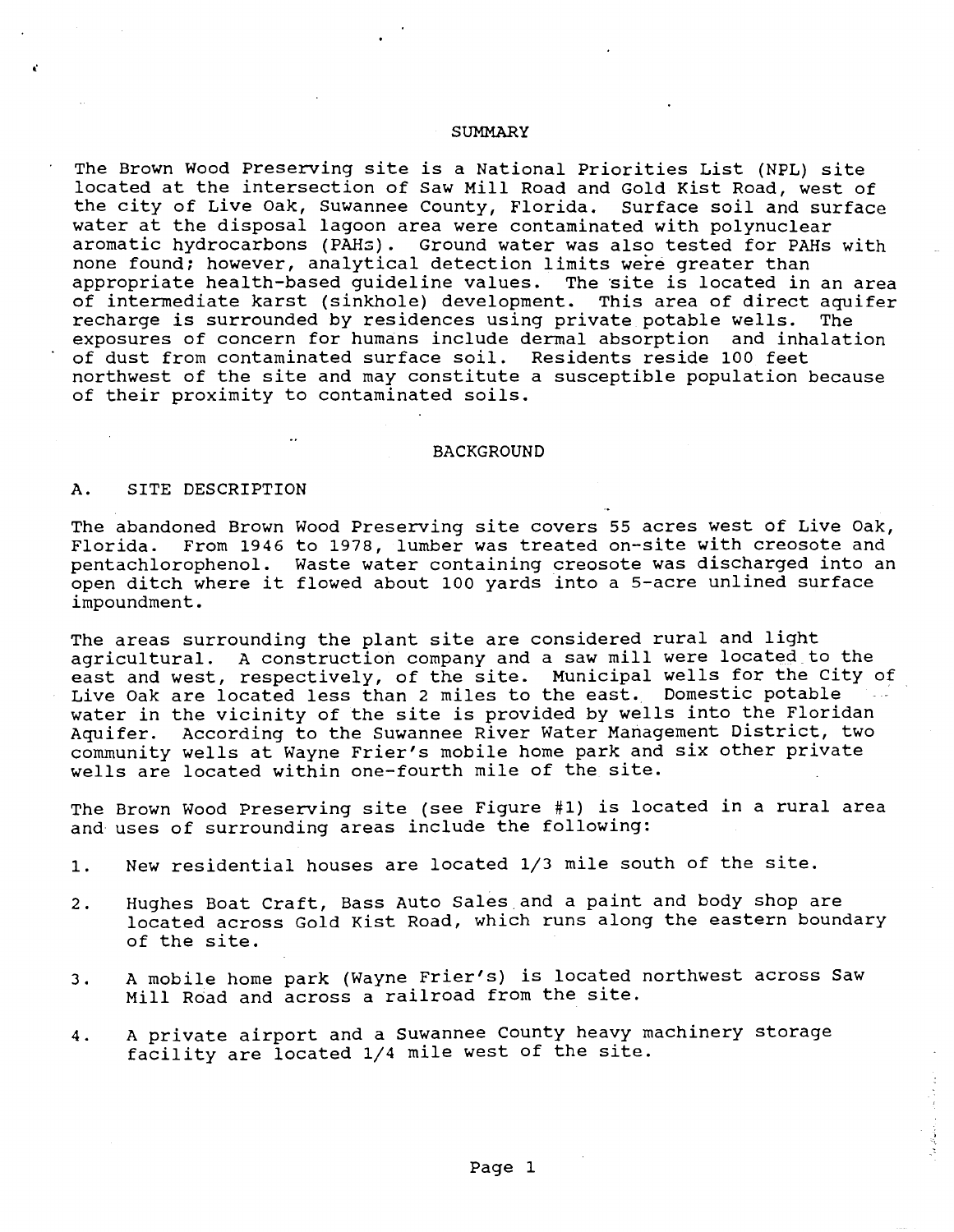5. A small storm water containment pond is located approximately onefifth mile south of the site.

The Remedial site Investigation and Feasibility study (RI/FS) (Fishbeck at **al,** 1987; Remediation Technologies, 1987) were completed in March and June of 1987, respectively. The Record of Decision (ROD) dated April, 1988 indicated that the choice of "Treatment and Disposal of Sludge" and "Treatment of contaminated Soil" alternatives were favorable. A removal action was performed at the site, from December 1 through March 15, 1988. Activities included (1) treatment and discharge of lagoon and pit water, (2) demolition, salvage and removal of facilities and process equipment on site, (3) excavation and solidification of sludges, and (4) backfilling of the retort pit. As a result of this removal action, the remaining stockpiled soils on site contain 500 mg/kg or less of carcinogenic PAHs. This soil is ready to undergo biological degradation ·to bring the level of carcinogenic PAHs in the soil down to 100 mg/kg.

# B. SITE VISIT

A site visit was conducted on September 22, 1988, by the Florida<br>Department of Health and Rehabilitative Services (HRS) staff. The Brown Department of Health and Rehabilitative Services (HRS) staff. Wood Preserving site is no longer in operation and all the processing equipment and buildings were apparently removed during the cleanup action. The site was not fenced and site access was not restricted at the time of the site visit. In the southwestern portion of the site (the former demolishing area), two piles of soil 15-20 feet high were poorly covered with a ripped plastic tarp. Three ridges of soils were standing on the edge of the former waste water holding lagoon west of the former demolishing area. The soils in the ridges contained PARs at about 500 mg/kg PARs and were awaiting biodegradation treatment. contaminated water and sediments in the lagoon were removed at the beginning of 1988. However, recent rains had refilled the lagoon and were eroding the soil  $\pm\pi$  piles. Erosion was also occurring to surface soil around the old Erosion was also occurring to surface soil around the old processing area.

Fence construction was started on October 4, 1988, and completed by December 9, 1988. A soil treatment facility was also under construction during this time. A second site visit was conducted in January 19, 1989. New' construction at the former Brown Wood Preserving site (see Figure #2) includes the following:

- 1. Land treatment facility is located on the former operating area of Brown Wood Preserving site.
- 2. A six foot chain link fence was in place and surrounded the former operating area (southwestern portion of the site). However, the former waste water holding lagoon was not within the fenced area.
- 3. Inside the fence, the treatment facility includes a soil treatment bed area, a stockpile area, and a man-made retention pond. Perimeter berms of 2.5 ft. to 7 ft. high were constructed around the soil treatment bed and the stockpiled soil area. An above ground water irrigation system is used to hydrate soil when soil tension is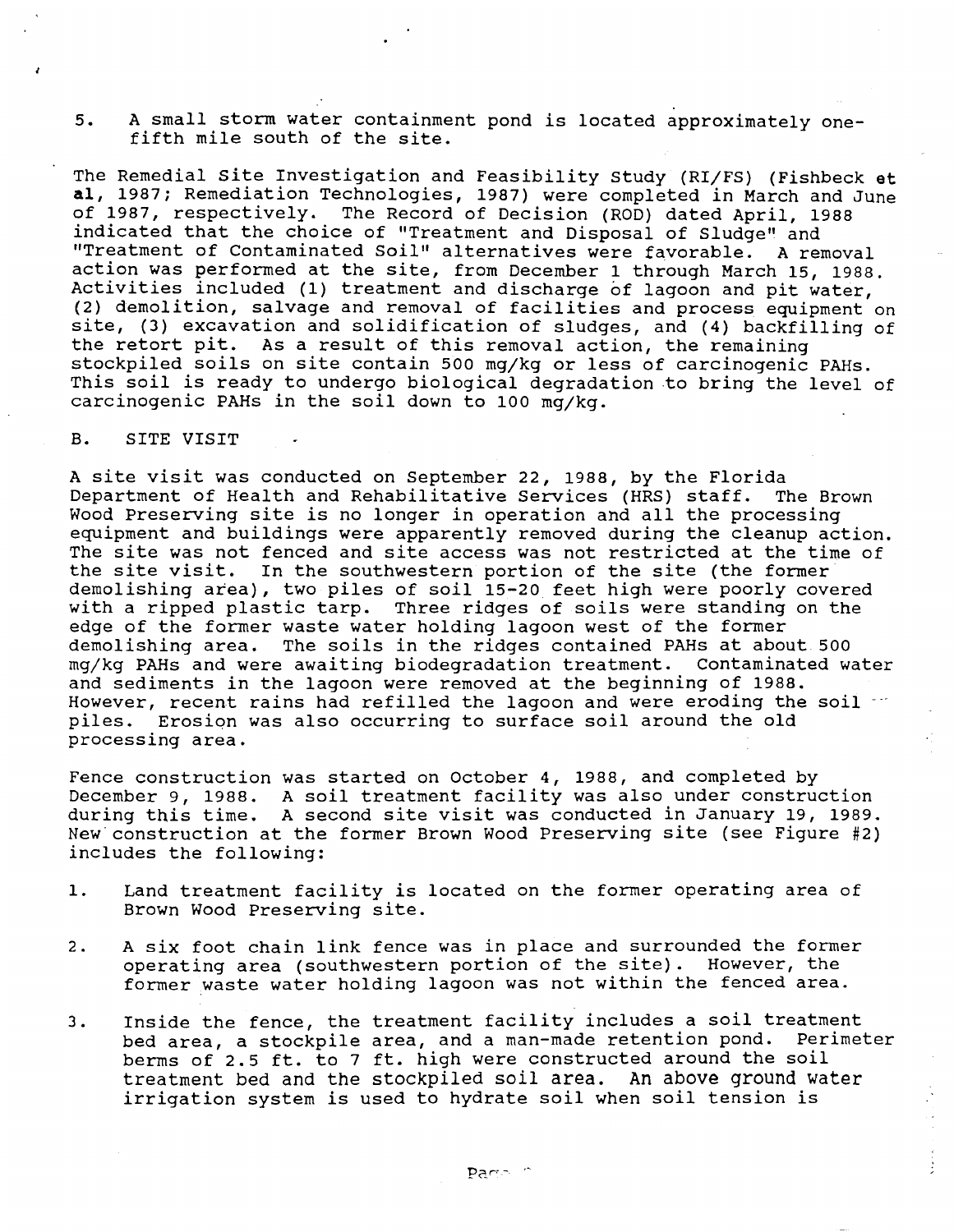greater than 0.4 bar in the soil treatment bed. Irrigation water is supplied by water from the new retention pond and the former waste water lagoon outside the fence. Additional water may be obtained from the city of Live Oak municipal water supply.

# ENVIRONMENTAL CONTAMINATION AND PHYSICAL HAZARD

# A. ON-SITE CONTAMINATION

According to analytical results performed during the 1985 RI and the 1986 RI, surface soil, subsoil, and surface waters (disposal lagoon, drainage ditch) were contaminated with carcinogenic PARs and ground water at the site was found to contain benzene and phenol. Recent ground water testing did not detect the latter two volatile contaminants or carcinogenic PAHs. However, the detection limits for carcinogenic PAHs were above healthbased values. Other wood preserving compounds such as pentachlorophenol were also analyzed for but concentrations were below the levels of health concern.

According to data from the RI report, the contaminants of concern and their concentrations are summarized in the following table:

| MEDIA                            | CONTAMINANT       | (UNIT)<br>RANGE |                            |
|----------------------------------|-------------------|-----------------|----------------------------|
| Sub-surface Soil<br>$(0 - 1 ft)$ | PAHS              | $ND - 11,600$   | mg/kg                      |
| Surface Soil<br>$(9 - 11 ft)$    | PAHs<br>$\bullet$ | 118.2<br>$ND -$ | mg/kq                      |
| Lagoon Water                     | Toxaphene<br>PAHs | 10<br>14        | $\mu$ g/L<br>$\text{ug/L}$ |
| Drainage Ditch<br>Water          | PAHS              | 10<br>8         | uq/L                       |

Note: PAHs = Benzo[a]anthracene + Benzo[a]pyrene + Benzo[b]fluoranthene + Chrysene + Dibenzo[a,h]anthracene + Indeno[I,2,3-cd]pyrene

Part of the removal action was carried out from February through March, 1988. During this time, water from the pits and lagoon was evacuated, run through a carbon treatment system and discharged to surface soil at the site. Sludges from the pits and lagoon were fixated and disposed of together with the highly contaminated surface soils at a secure landfill in Emelle, Alabama. The concentration of PARs in the remaining stockpiled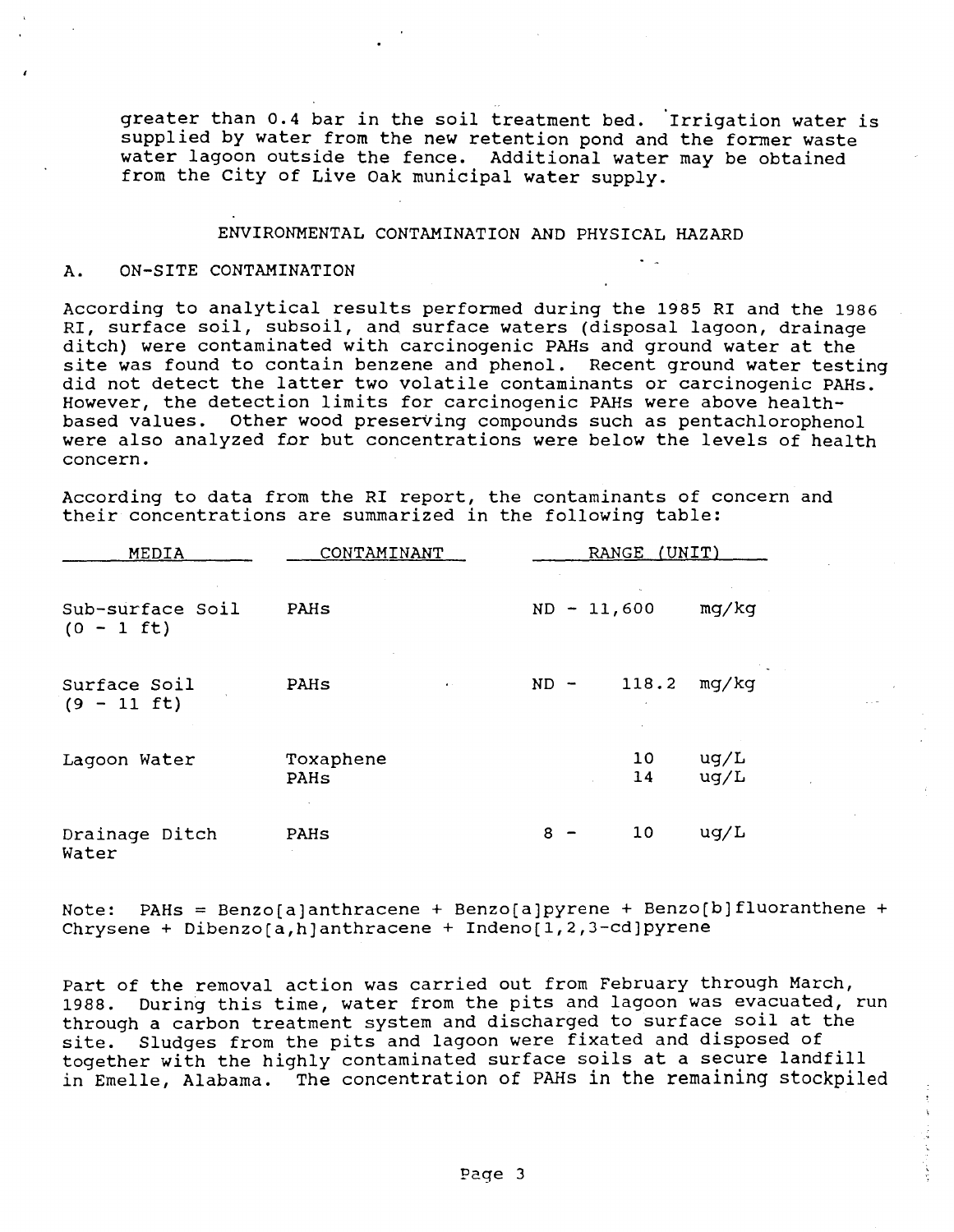surface soil was reduced to approximately 500 mg/kg. Clean fill materials were used to backfill the retort pit after the excavation was completed.

# B. OFF-SITE CONTAMINATION

Off-site ground water was tested for metals and extractable organic compounds, (base/neutral and organic acids) in 1981. Metal concentrations were below the maximum contaminant level of concern (MCL) and extractable organic compounds were not detected. Testing done at this time did not detect the presence of creosote-related compounds or pentachlorophenol. In 1985 and 1986, samplings included one off-site monitoring well (MW-5, see Figure 1) and results indicated that ground water was below detection limits for carcinogenic PAHs. However, this study is not satisfactory because the detection limits of carcinogenic PARs were higher than the health concern levels and testing was not done at a location down gradient from the contaminated area of the site; the off-site monitoring well is located on the east side of Brown Wood Preserving. No off-site soil and surface water analyses were done in the area located south of the site and next to the disposal pond.

#### C. PHYSICAL HAZARDS

All tanks on site were demolished and removed during the Removal Action. Remaining potential hazard at the site is an open lagoon which has collected stormwater from recent rains.

#### DEMOGRAPHICS

The 55-acre Brown Wood preserving site is located at the intersection of Saw Mill Road and Gold Kist Road, approximately two miles west of the City of Live Oak. New residential houses and a trailer park are located south and north, respectively, of the site. There are about 450 residents in Wayne Frier's Trailer Park with about 100 children ranging from infant to high school age.

#### EVALUATION

# A. SITE CHARACTERIZATION (DATA NEEDS AND EVALUATION)

# 1. Environmental Media

The investigation at the former Brown Wood Preserving site did not characterize the full extent of contamination in on-site soil. However, the information is probably sufficient to conduct remediation of the site.

The RI report indicated that soil samples at the site were collected at depths between 0 and 12 feet. Analytical results of the subsoil (6-12 feet) showed that total concentrations of carcinogenic PARs were slightly above and below 100 mg/kg. Deeper soil testing should be considered to define the boundary of contamination.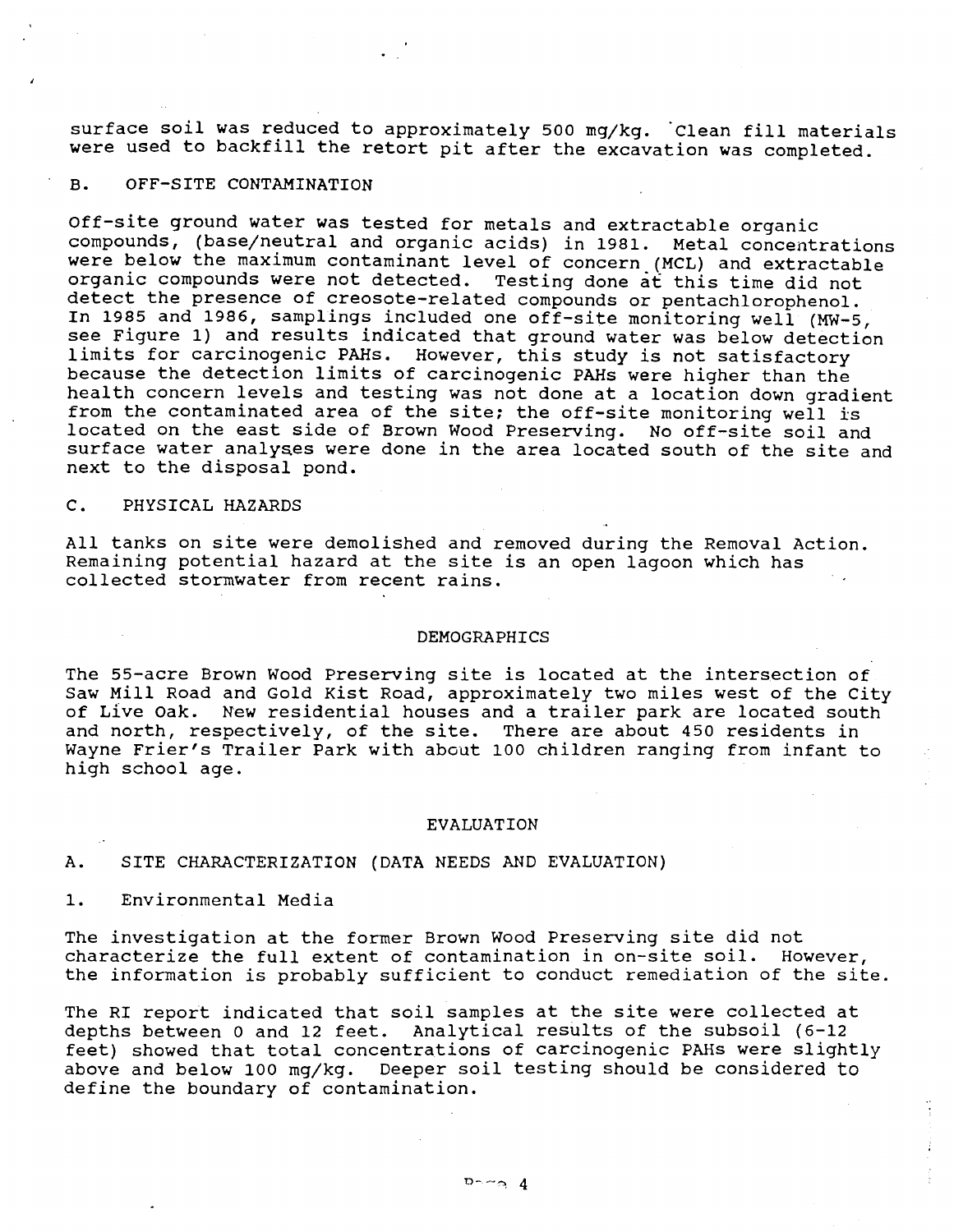No off-site soil sampling was done during the RI. Ground water testing at MW-5 was the only off-site testing performed and this monitoring well is not located down gradient from the contaminated area (see Figure #1). Therefore, information supplied by the RI was not sufficient to characterize the extent of contamination and to determine the population at risk.

2. Demographics and Land Use

No further information is required.

3. Quality Assurance/Quality Control (QA/QC)

The Quality Assurance and Quality Control (QA/QC) data that were included in the RI consisted of the results of the analysis of several blank and duplicate samples. No contaminants were detected in the blank samples. The conclusions presented in this health assessment are based on the data contained in the RI. However, quality control of testing for PAHs compounds at Brown Wood Preserving site should be reconsidered to avoid the following problems. The validity of these conclusions is, therefore, dependent on the quality of the data provided.

Data analysis based on RI information indicated that quality control testing for PARs compounds was flawed and should be reconsidered for additional testing. These inadequacies include:

- 1. Analyses of ground water and surface water were performed with detection limits of carcinogenic PARs higher than their suggested health based levels of concern.
- 2. A large variation of detection limits was found in the analytical results of creosote and related chemicals between soil samples at the same depth level (samples 85-LOFL-SL-051 and 85-LOFL-SL-055; tables 6.1-4 and 6.1-5). A large variation of detection limit for creosote-<br>related chemicals was also seen at varving soil depths. All the related chemicals was also seen at varying soil depths. detection limits were above the suggested health based levels of concern for total carcinogenic PAHs in soil (100 mg/kg).

# B. . ENVIRONMENTAL PATHWAYS

Based on information from the RI (Fishbeck, et al., 1987) and the Live Oak Status Report (Stone, 1985), sources of environmental contaminants are soil and surface water. The primary contaminant of concern in relation to these media are carcinogenic PAHs in soil.

# 1. EXPOSURE TO ON-SITE CONTAMINANTS

# ON-SITE GROUND WATER

According to the RI report, carcinogenic PAHs, phenol, and pentachlorophenol were not found above detection limits in ground water at<br>the site. Therefore, ground water is not an environmental pathway of Therefore, ground water is not an environmental pathway of concern.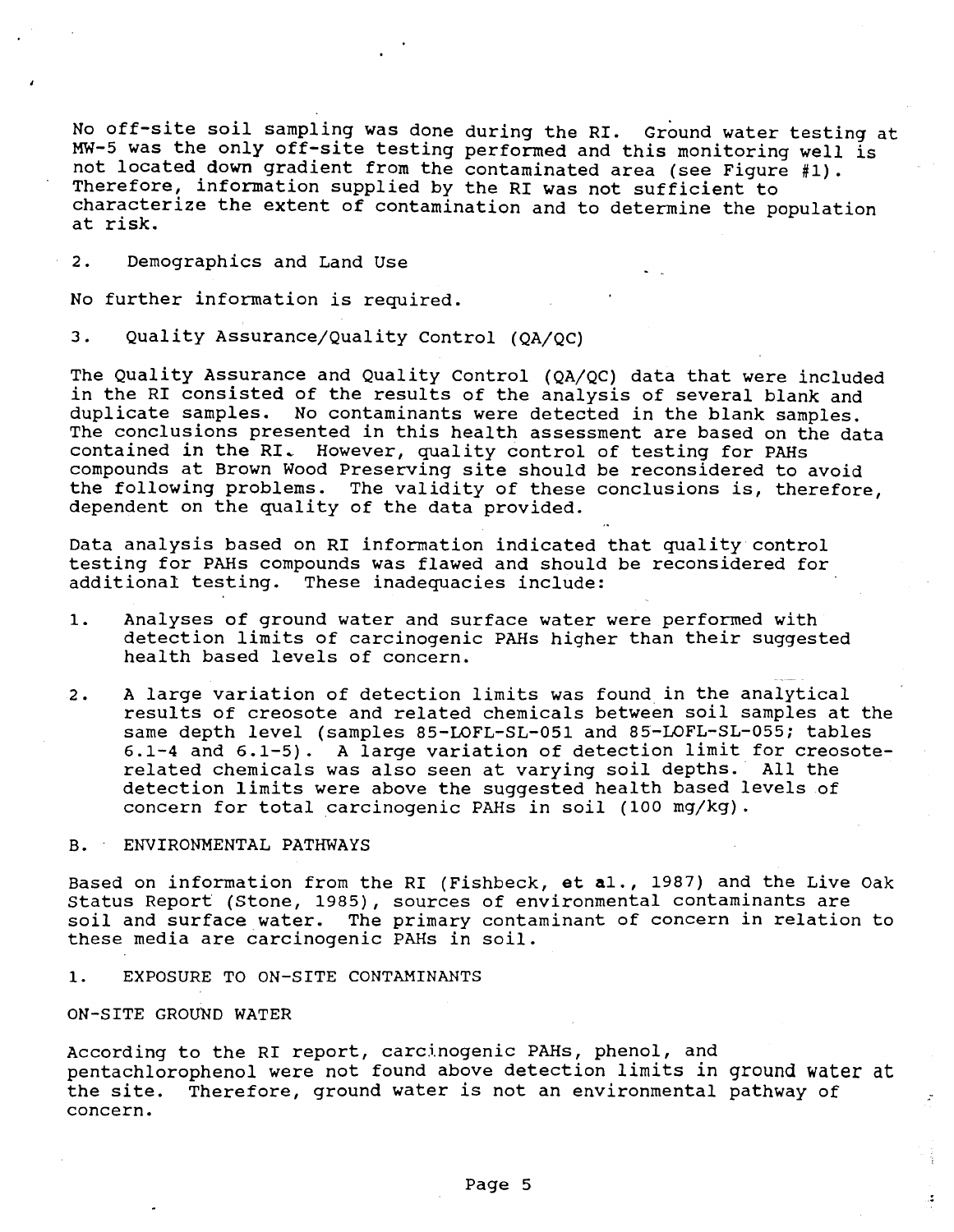# ON-SITE SOIL

According to the RI, highly contaminated soil was removed at the beginning of 1988. Remaining soils have concentrations of carcinogenic PARs of approximately 500 mg/kg and are stored in the stockpile area and on top of the soil treatment bed. A perimeter berm was constructed around the stockpile and soil treatment bed to prevent water run-off but will not prevent wind erosion. Because contaminated soils are not covered, wind blown dust could be an environmental pathway for carrying contamination to nearby residents. .

# ON-SITE SURFACE WATER AND SEDIMENTS

In 1988, contaminated sediments at the former waste water holding lagoon were trucked to a landfill in Alabama and water was evacuated and treated<br>through a filter system before being discharged on-site to the ground. After the water evacuation, clay was placed as a liner in the lagoon to prevent the migration of lagoon water. The former waste water holding lagoon is now filled with water from run-off and rain.

# 2. EXPOSURE TO OFF-SITE CONTAMINANTS

Because there is no documented contamination of off-site media, this potential exposure cannot be evaluated. However, due to the presence of natural clay at the site and lack of off-site contamination in ground water, potential for off-site migration to ground water is low.

# C. HUMAN EXPOSURE PATHWAYS

Potential exposure routes by which humans may be exposed to contaminants from the Brown Wood preserving site are:

- Direct dermal contact and ingestion of contaminated soil or dust by onsite workers and children who may use the site as a recreation area. However, recent repairs to the fencing surrounding the site would reduce the likelihood of exposure to the latter susceptible population.
- Inhalation of contaminated dust by workers involved in site remediation and people living in the area.

# PUBLIC HEALTH IMPLICATIONS

PAHs in soil are the contaminants of concern. populations at potential risk of exposure to known contaminants associated with the site are remedial workers, trespassers and nearby residents.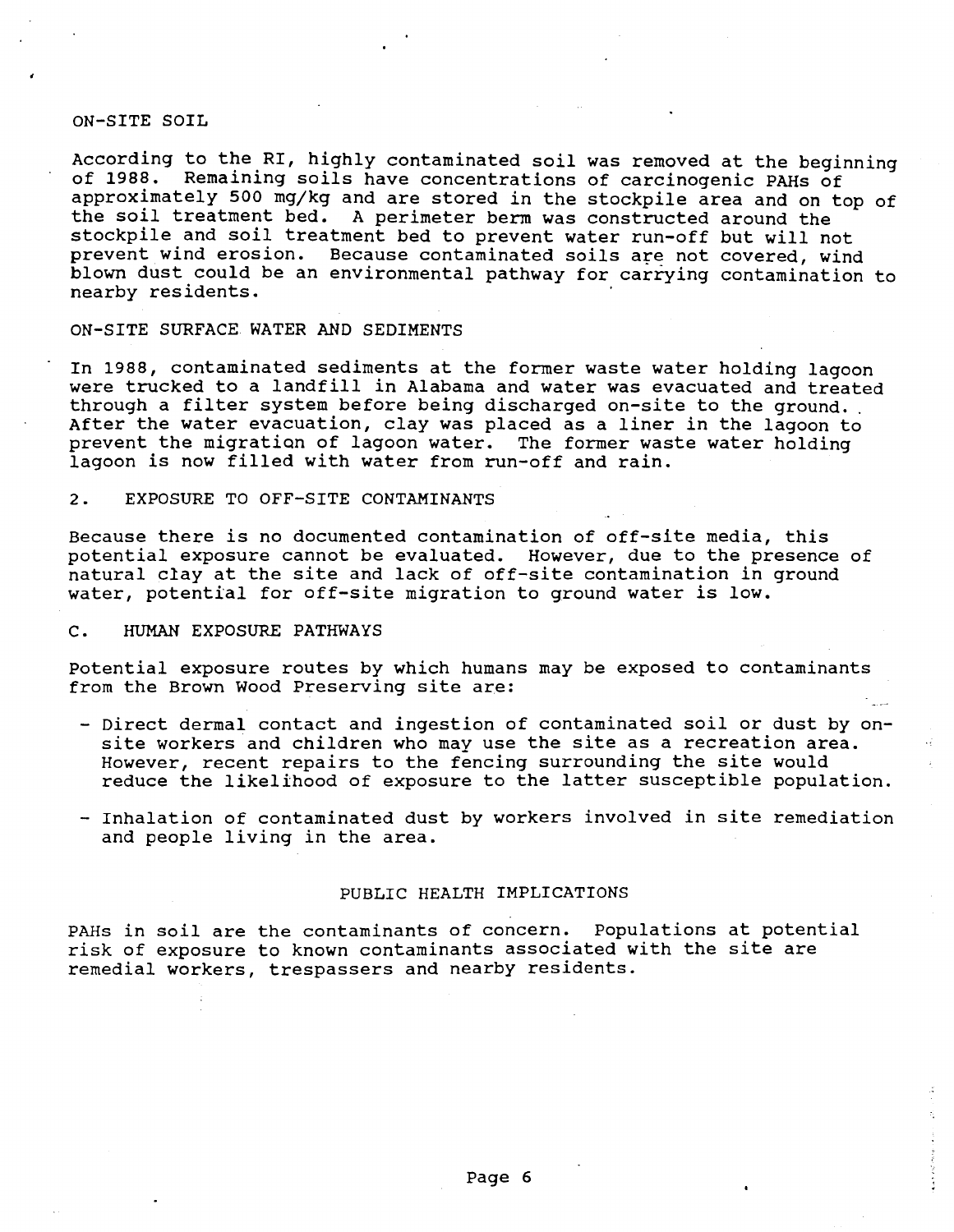# 1. EXPOSURE TO ON-SITE CONTAMINANTS

#### EXPOSURE TO ON-SITE SOIL

Potential human exposure pathways to on-site soil are ingestion, inhalation of dust, and direct dermal contact. PAHs present in the piles of soil at 500 mg/kg may pose a potential health concern to remediation workers.

Polycyclic aromatic hydrocarbons are compounds which are comprised of three or more fused benzene rings in various configurations and contain only hydrogen and carbon. Formation of these compounds occurs when organic compounds are subjected to high temperatures such as with combustion of fossil fuels and wood. In total there are over 200 types of PAHs that have been identified (Zedeck, 1980).

PAHs have been extensively studied since 1775 when Sir Percival Pott reported an association between scrotal cancer and occupation as a chimney sweep. The responsible compounds eluded researchers until approximately 50 years ago when scientists discovered that PAHs present in the soot and coal were the causative agents (Zedeck, 1980).

These compounds have been found to be absorbed via the gastrointestinal tract, respiratory system and dermal contact. PAHs initially concentrate in the kidney and liver with eventual deposition in tissues high in fat content such a's the mammary and adrenal glands. PAHs have been shown to cross the placenta into the fetus and they may also be transferred to the infant during lactation (Zedeck, 1980).

The most worrisome aspect from exposure to PARs is the ability of many of these compounds to induce malignant cancers. The International Agency for Research on Cancer (IARC) has identified 25 PARs with evidence to induce cancer in animals. In addition, there are PAHs that act to increase the ability of other carcinogens to induce malignancies. PAHs have been implicated in the induction of lung cancers in cigarette smokers and tarroofing workers (Weisberger and Williams, 1980).

# EXPOSURE TO ON-SITE SURFACE WATER AND SEDIMENTS

Toxaphene was found in water at an on-site lagoon at 10 ug/L. Potential exposure is via contact with this water. Toxaphene is a chlorinated hydrocarbon insecticide mixture composed of approximately 175 different compounds (Hayes, 1982). It is a suspect human carcinogen. It has been shown to significantly increase the incidence of liver and thyroid cancers in mice and rats, respectively, via the oral route of exposure (EPA, 1985) .

In surface water at the low concentrations found, toxaphene's main threat is from bioaccumulation in edible aquatic organisms and eventual ingestion by humans. As with other chlorinated hydrocarbon insecticides, toxaphene exhibits a very high propensity to accumulate in the tissue of aquatic organisms. Fish have been shown to bioaccumulate the insecticide up to 100,000 times greater than that in the water (FDA, 1981). At this time,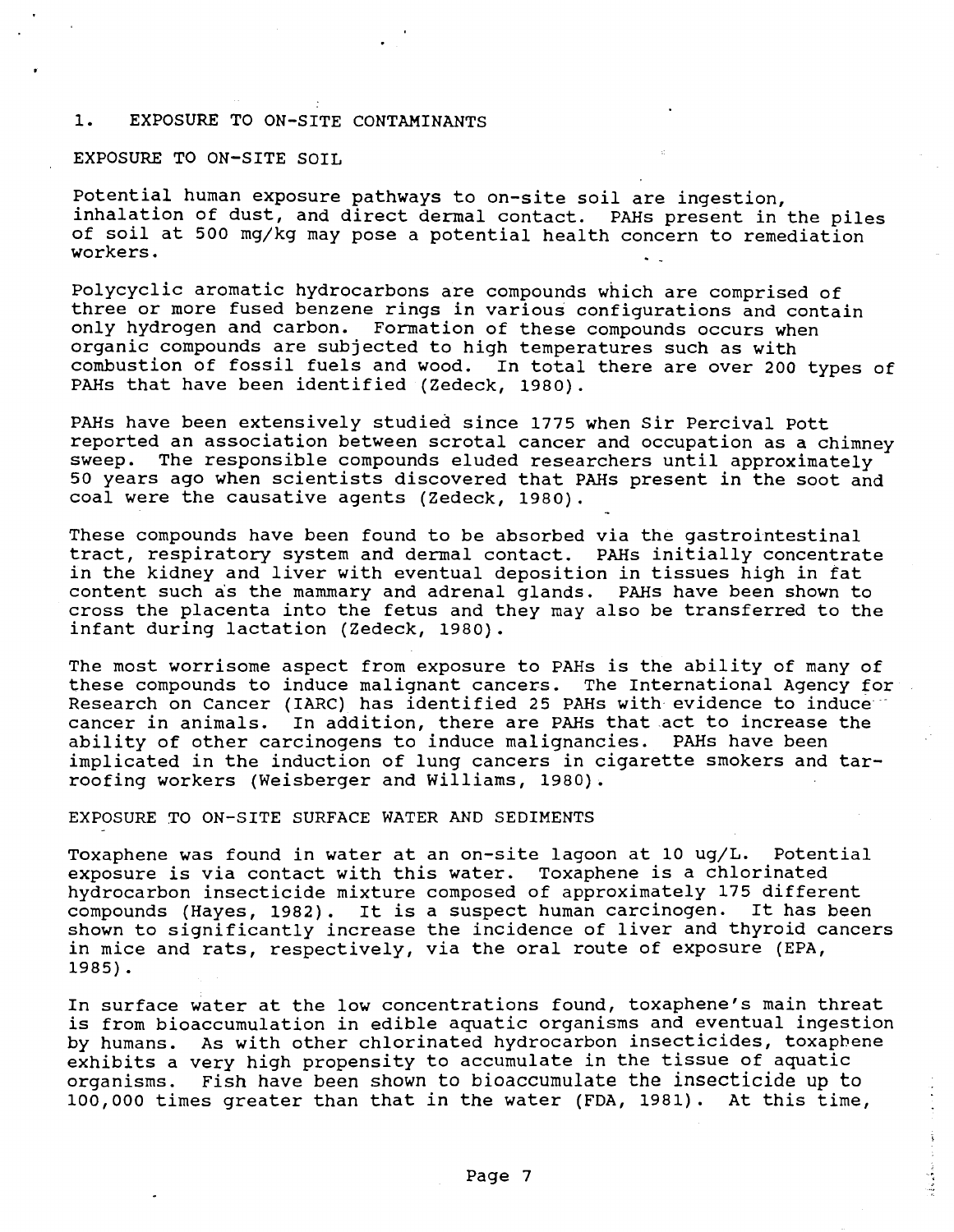this health threat is non-existent due to the lack of fish in the lagoon, however, if the site is developed as a residential area or the lagoon is stocked with fish, this route of exposure may become important.

# EXPOSURE TO ON-SITE GROUND WATER

Phenol, pentachlorophenol, and PARs were not found in ground water at the Brown Wood site. Therefore, the current exposure to on-site ground water is not a health threat.

# EXPOSURE TO ON-SITE AIR

No air quality testing was reported in the RI report. The recent site visit found that stockpiled soil and soil in treatment beds were not<br>covered. The threat of contaminated dust blown by wind is a legitime The threat of contaminated dust blown by wind is a legitimate concern to residents in Wayne Frier's Trailer Park and to workers in the stores located across Gold Kist Road. However, if the monitoring of soil moisture for biological treatment takes into consideration dust control, airborne exposure to contaminated soil would not be a threat.

# 2. EXPOSURE TO OFF-SITE CONTAMINANTS

The recent testing of a single off-site monitoring well did not find phenol, carcinogenic PAHs, or pentachlorophenol. However, the detection limits for carcinogenic PARs were higher than the health concern levels and benzene was not tested, therefore, the potential threat to public health cannot be defined.

# CONCLUSIONS AND RECOMMENDATIONS

This site is of potential health concern because of the potential risk tohuman health resulting from possible exposure to hazardous substances at concentrations that may result in adverse health effects. As noted in the section, environmental contamination and physical hazard, human exposure to PAHs is probably occurring and has probably occurred in the past via the contaminated soils. According to the Brown Wood preserving Site in its current state of contamination, the susceptible receptor population are workers involved in on-site remediation and nearby residents.

#### ATSDR recommends the following:

1. The site should have warning signs posted around the former waste water holding lagoon.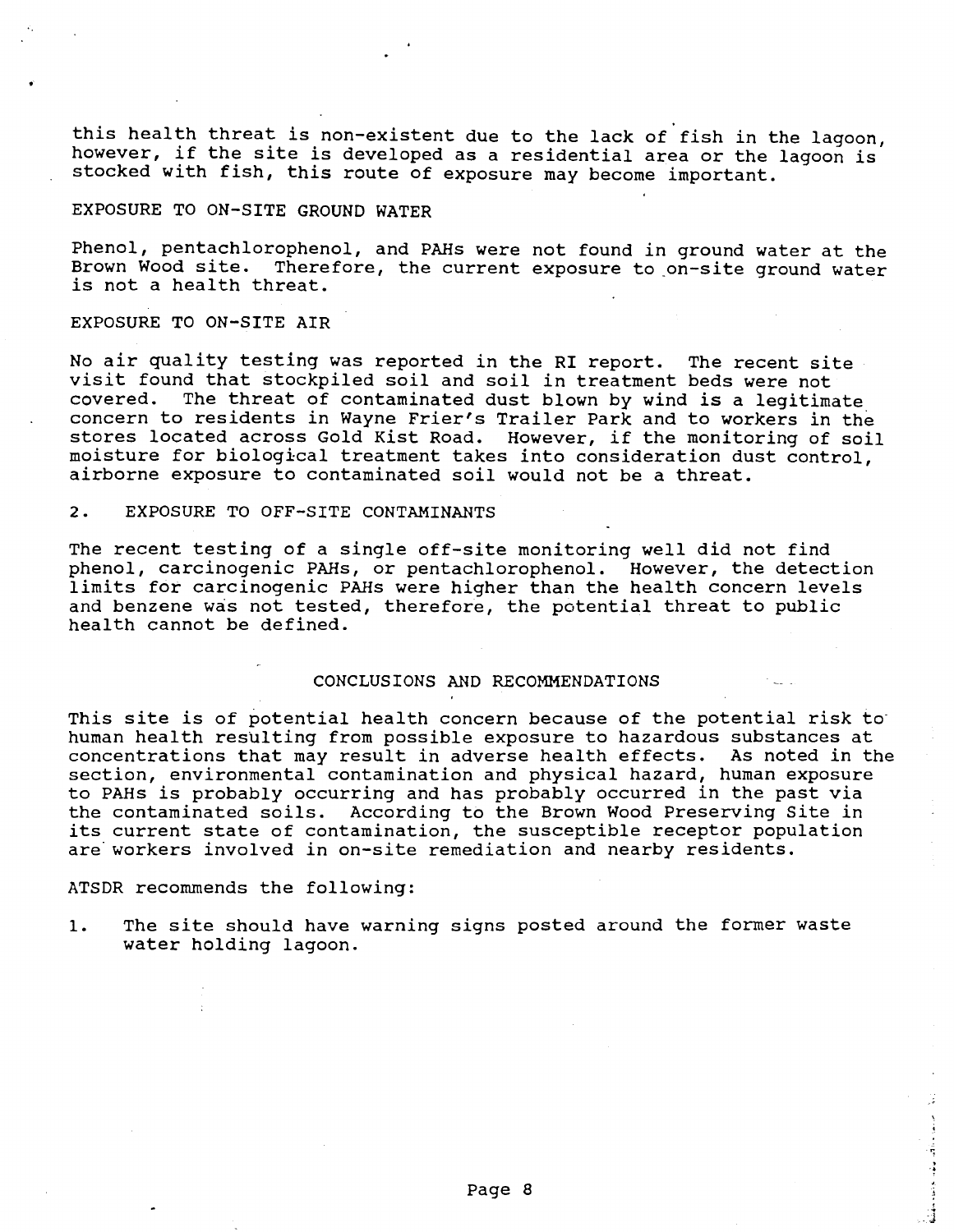- 2. A fence should be installed around the former waste water holding lagoon. This lagoon is used to hold water overflow of the treatment bed and stockpile area whenever the retention pond inside the fence is full.
- 3. Surface water of the former waste water holding lagoon was only tested for carcinogenic PAHs after it was treated through a filter in the beginning of 1988. The lagoon collected water and sediments from contaminated soil piles between April to October of 1988; therefore, surface water testing for carcinogenic PAHs' and their related chemicals should be conducted.
- 4. Additional testing for creosote-related chemicals such as benzene, trichlorophenol, bichlorophenol, and dioxin (TCDD and TCDF are associated with chlorinated biphenyls and chlorinated napthalenes) should be considered in the soil and ground water monitoring schedule at the site.
- 5. Testing for carcinogenic PAHs in water should use method EPA-625 or 610 (Detection Limit = 2 ug/L - 5 ug/L) to obtain more sensitive results so health evaluation of population at risk can be made appropriately.
- 6. In accordance with CERCLA as amended, the Brown Wood Preserving site has been evaluated for appropriate follow-up with respect to health effect studies. Although there are indications that human. exposure to on-site/off-site contaminants may be currently occurring and may have occurred in the past. This site is not being considered for follow-up health studies at this time because the information of population at risk is not sufficient to perform a health study.

# PREPARERS OF REPORT

Environmental and Health Effects Reviewer:

Anh L. Hoang, M.S., ChE. Engineer III Toxicology and Hazard Assessment

Health Implications Reviewer:

Andrew Reich, M.S., M.S.P.H. Biological Administrator III Toxicology and Hazard Assessment

#### REGIONAL REPRESENTATIVE

Regional Representative:

casimer V. Pietrosewicz Senior Public Health Advisor Field Operations Branch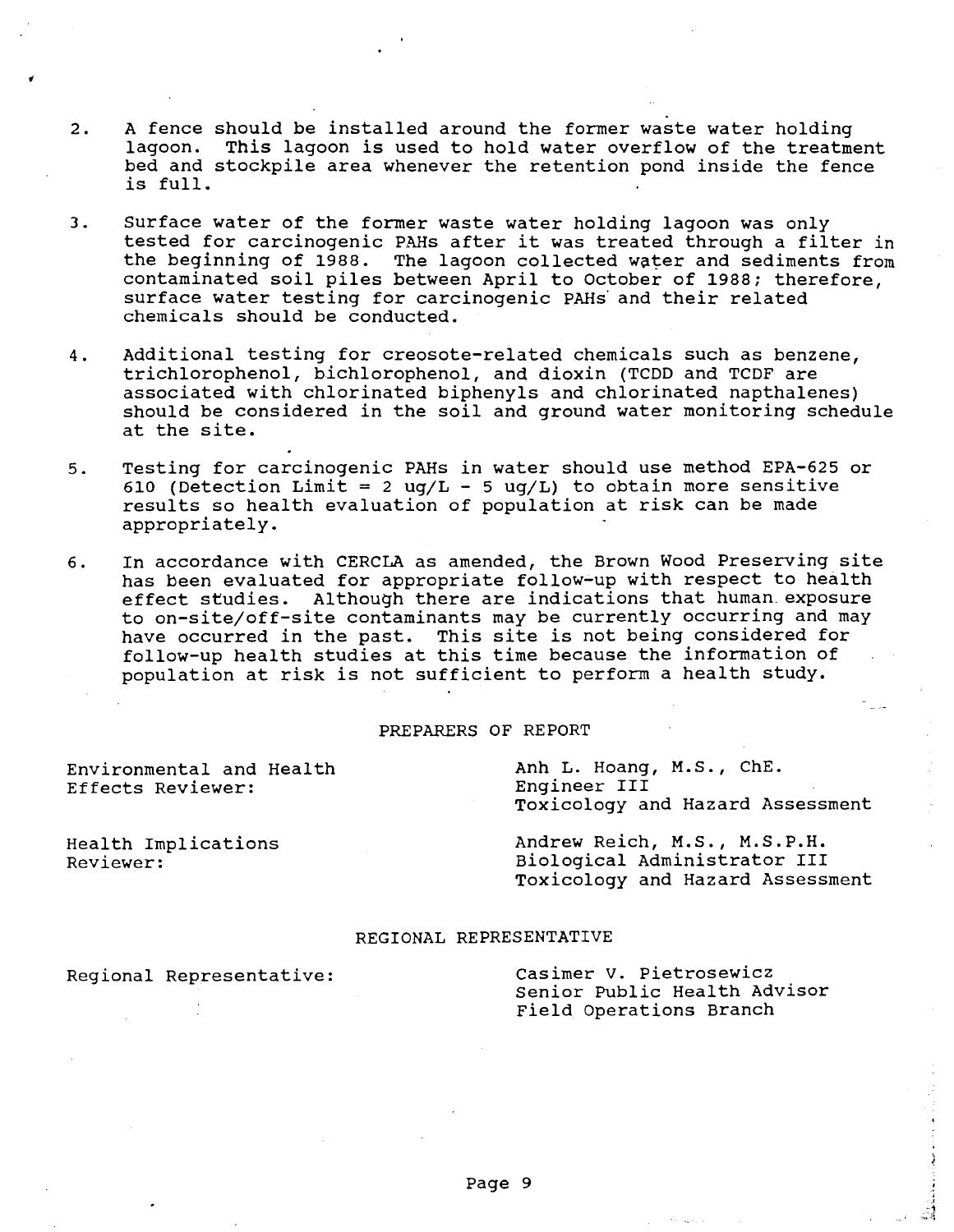#### REFERENCES

ATSDR. 1988. Health Assessment Format, Guidelines, and Methodology. US Public Health Service. Atlanta, Georgia.

Clement Associates. 1985. Chemical, Physical, and Biological Properties of compounds Present at Hazardous Waste Sites, Final Report to the US Environmental Protection Agency. Arlington, Virginia.

EPA. 1985. National Primary Drinking Water Regulations; Synthetic Organic Chemicals, Inorganic Chemicals, and Microorganisms. Federal Register 50, 219:46936-47022.

FDA. 1980. The FDA Surveillance Index. US Food and Drug Administration. Washington, D.C.

Fishbeck, Thompson, Carr & Hubber, Inc. 1987. Remedial Investigation Brown Wood Preserving Site, Live Oak, Florida.

Hayes. W.J. 1982. Pesticides Studied in Man. Williams and Wilkins. Baltimore, Maryland.

ICF-Clement Associates. 1987. Comparative Potency Approach for Estimation of The Total Cancer Risk Associated with Exposure to Mixtures of Polycyclic Aromatic Hydrocarbons in the Environment.

Remediation Technologies. 1987. Feasibility study for the Live Oak Wood Preserving site, Live Oak, Florida.

Stone, B. 1988. Live Oak Status Report.

Weisberger, J.H. and G.M. Williams. 1980. Chemical Carcinogens. In Casarett and Doull's Toxicology, 2nd edition. J. Doull, C.D. Klaassen, and M.O. Amdur, eds. "MacMillian Publishing Co., Inc. New York.

Bedeck, M.S. 1980. Polycyclic Aromatic Hydrocarbons: A Review. Journal of Environmental Pathology and Toxicology. 3:537-567.

#### APPENDICES

- 1. Figure #1: Monitoring Well Locations and Potentiometric Surface of the Floridan Aquifer at Brown Wood Preserving site
- 2. Figure #2: Schematic of Live Oak Land Treatment Facility.